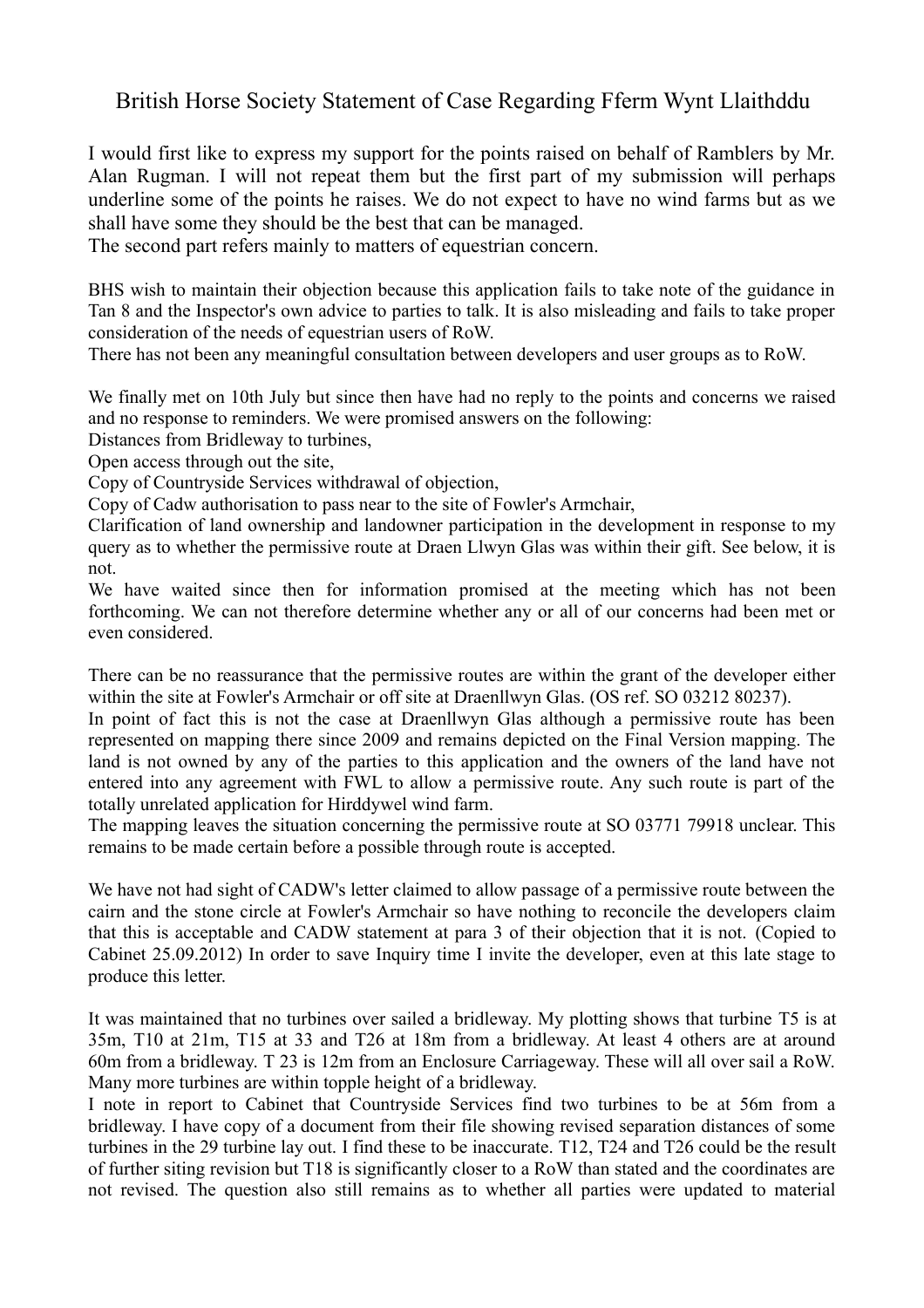alterations. In other words who has been considering what?

The bulk of this Inquiry would appear to be around answering the issues raised by PCC's refusal of planning permission. I would take issue with Countryside Services in withdrawing their objection in relation to RoW whilst the consultees of the two major user groups, Ramblers and BHS, remain objectors. This has meant that RoW have not featured in the original refusal and only appear amongst other matters at this Inquiry. It should be noted, however, with discrepancies in the separation distances between turbines and RoW and the extravagant claims regarding permissive routes that the reality of the development, if built, is going to be different to that presented to the department. Any other development that differed so widely would become the subject of a fresh application.

Both turbine lay out and RoW are strongly north/south. Plotting the nearest point on a RoW immediately east or west of the given turbine coordinates and taking the smaller eastings figure from the larger gives the separation distance between the two. I have used a digital OS map at 1000 pixel scale, approx 7 times the scale of a 1:25000 map at actual size on the screen. The RoW coordinates are from the on screen read out taken on the centre of the line depicting the RoW. The exceptions are T15, T16, to the bridleway and T23 to the enclosure carriageway where you should work with the northings figures. The table below gives my findings.

| T. No. | <b>RoW</b> | T. Eastings T. |       | <b>RoW</b>                 | Hub |       |            | Tip Height Separation Separation |
|--------|------------|----------------|-------|----------------------------|-----|-------|------------|----------------------------------|
|        | Eastings   |                |       | Northings Northings Height |     |       | <b>BHS</b> | <b>FWL</b>                       |
| 3      | 03611      | 03674          | 83303 |                            | 80  | 115.5 | 63         |                                  |
| 5      | 03658      | 03693          | 83040 |                            | 80  | 115.5 | 35         |                                  |
| 10     | 03446      | 03425          | 82171 |                            | 80  | 115.5 | 21         |                                  |
| 11     | 03399      | 03456          | 81954 |                            | 80  | 115.5 | 57         | 56                               |
| 12     | 03400      | 03428          | 81759 |                            | 80  | 115.5 | 28         | 67                               |
| 13     | 03348      | 03424          | 81483 |                            | 80  | 115.5 | 76         | 56                               |
| 14     | 03278      | 03369          | 81242 |                            | 80  | 115.5 | 91         |                                  |
| 15     |            | 04124          | 79724 | 79691                      | 64  | 99.5  | 33         |                                  |
| 16     |            | 04476          | 79523 | 79342                      | 80  | 115.5 | 181        |                                  |
| 17     | 04263      | 04125          | 79469 |                            | 64  | 99.5  | 38         |                                  |
| 18     | 04240      | 04165          | 78916 |                            | 64  | 99.5  | 75         | 102                              |
| 19     | 04279      | 04173          | 78694 |                            | 64  | 99.5  | 106        | 101                              |
| 20     | 04238      | 04303          | 78480 |                            | 64  | 99.5  | 65         | 63                               |
| 21     | 04254      | 04335          | 78249 |                            | 64  | 99.5  | 81         | 73                               |
| 22     | 04336      | 04414          | 78010 |                            | 64  | 99.5  | 78         | 73                               |
| 23     | 04389      | 04465          | 77759 | 77771                      | 64  | 99.5  | E76; N12   | E71                              |
| 24     | 04387      | 04451          | 77533 |                            | 64  | 99.5  | 64         | 83                               |
| 25     | 04420      | 04257          | 77112 |                            | 64  | 99.5  | 163        |                                  |
| 26     | 04397      | 04415          | 76944 |                            | 64  | 99.5  | 18         | 75                               |

I notice that blade length remains the same on both heights of tower. This means that at the southern end of the site the blade tips will pass closer to the ground and anyone near. The turbines, T23 & T26 are at their closest to a bridleway in this area and it is likely will have a greater impact on equestrians.

RoW are used by living people and should be accorded consideration equal to that for ancient monuments or vulnerable flora and fauna. They are as much our heritage as Fowler's Armchair and may well be older. After all someone had to walk there to build it in first place. If the job required several visits, a prolonged period of time and a team they very likely created a RoW. We should have an area and RoW network that people will want to visit and use for years to come.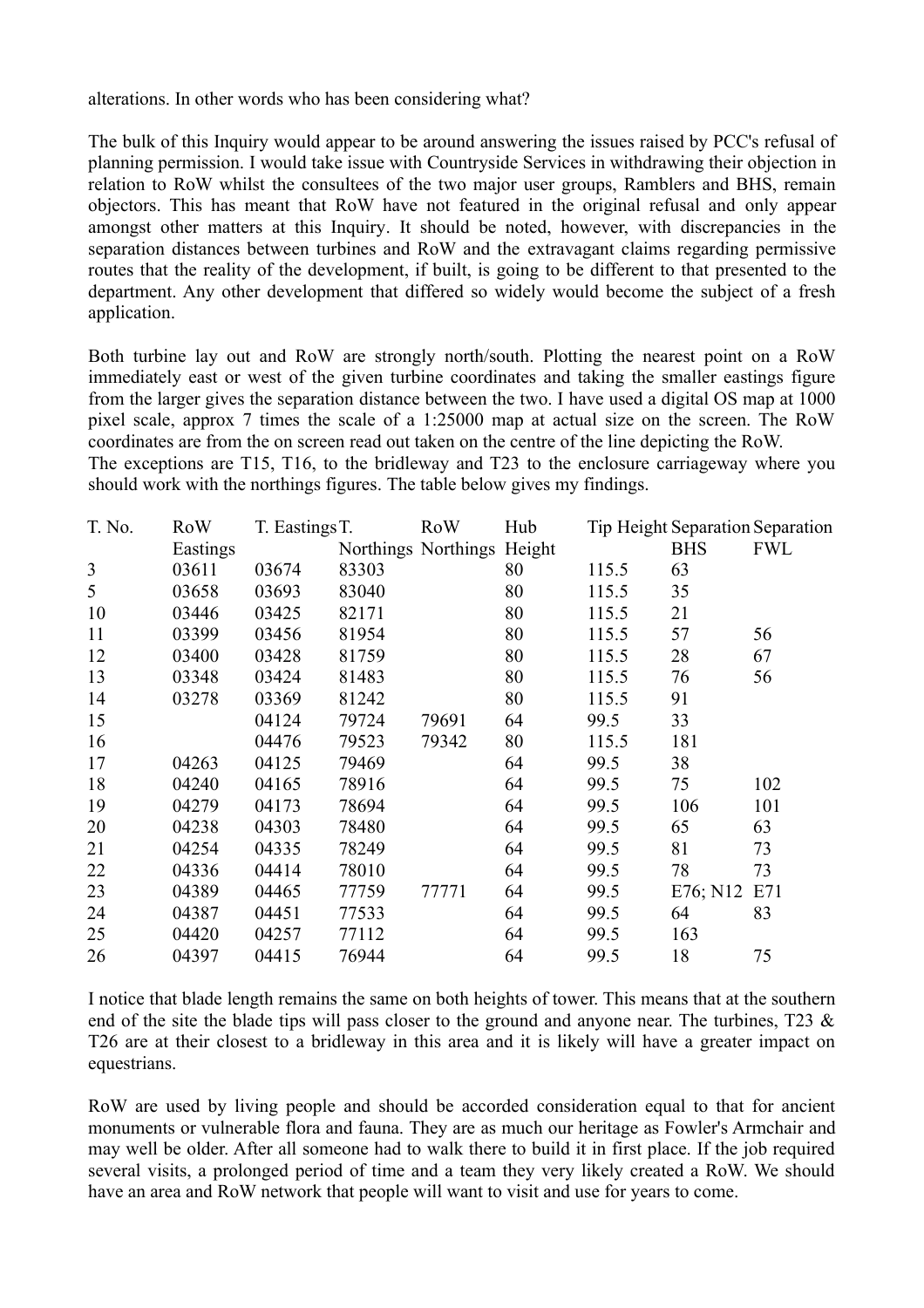Wind farm development cases which have come to appeal all recognise the need to consider RoW and equestrian users (Willow Farm Appeal No. 2116152 below). At Grise Farm (Appeal No. 2093576 below) although bridleways did not feature in the site it was recognised that turbines could have a negative impact on both the rider and equestrian businesses. This would be the case here for business deriving trade from the Prince Llewelyn Ride.

In the case of Common Barn whilst bridleways merited consideration it was found that there were sufficient alternatives in the area to satisfy the need. It is noteworthy however that that example involved only three turbines. At this Inquiry we have before us twenty seven turbines nineteen of which impinge upon or are close to a bridleway. At present the mitigation offered is uncertain and the permissive route that can be rightly offered will help in avoiding only six turbines.

There is a BHS promoted route through the site which is based on a Pony Club ride used over many years. The choice of this route for promotion was influenced by the fact that it avoided wind farms. I know from emails that the route is well used and that horses and riders from outside the area who will may not have experience of turbines will have to pass in close proximity to them.

T16 is with in the 200m separation asked for in BHS original recommendation of the permissive route proposed for the PLR. Since the ride is well used more should be done to achieve the separation now recommended of three times height.

The horse is a flight animal and a recent BHS survey indicates that horses can be upset by turbines with about 15% never becoming used to them. I live close to a wind farm and although one horse became accustomed another did not. In practice I find that I now seldom ride in that direction in much the same way that I tend to avoid the A470T. There are better places to be with the leisure time available. Whilst I am fortunate in having an alternative this development is so extensive, over six km in built length and so predominately on the line of bridleways that there is little alternative for proceeding either east west or north south. Circular rides, which Powys ROWIP showed to be particularly desirable, would become problematical. There have been poor wind farm developments from a RoW view point in the past. A permissive route was eventually agreed through the old lay out at Llandinam but Trannon at Carno remains dominated by turbines over sailing the bridleway and guarding the gates. We should not have further examples of poor practice imposed upon us again. Apart from anything else it turns converts into sceptics.

The lay out of the site means that turbines follow the line of the bridleways so that as riders move through they will have turbines in front and behind. Due to the orientation the turbines will also cast long shadows across the bridleways and permissive route early and late in the day and year. Put together with the number of times that horse and rider will be tested by close proximity there is increased chance that animals will become unsettled. Turbines will affect approximately 3.5 km of bridleway. 15% of horses are reported as never becoming used to turbines. I cannot agree with the phrase "minor adverse significance" in the impact assessment. For that 15% the affect is major and total.

There is no attempt to facilitate turbine free entry to the site at either the north or south end. FC Wales, as they were, are very approachable and the developers needed to have discussion on this with their developer neighbours, Celt Power, to the north. Indeed TAN8 requires that they should do so and reluctance by either party, as indicated in the minute, dated 26.03.2010, to the meeting with PCC on 05.03.2010, is no excuse. (SEI June 2013,Vol. 4 Correspondence.)

Concerning resiting at the south end of the site the following quote from the letter accompanying this minute could shed some light on how far the developer was prepared to disseminate information to relevant departments.

"We believe that this minor resiting has no consequences for any other considerations, and that there should therefore be no requirement for further discussion.

T 26 separation shrank from 75m to18m. Countryside services were not represented at the meeting